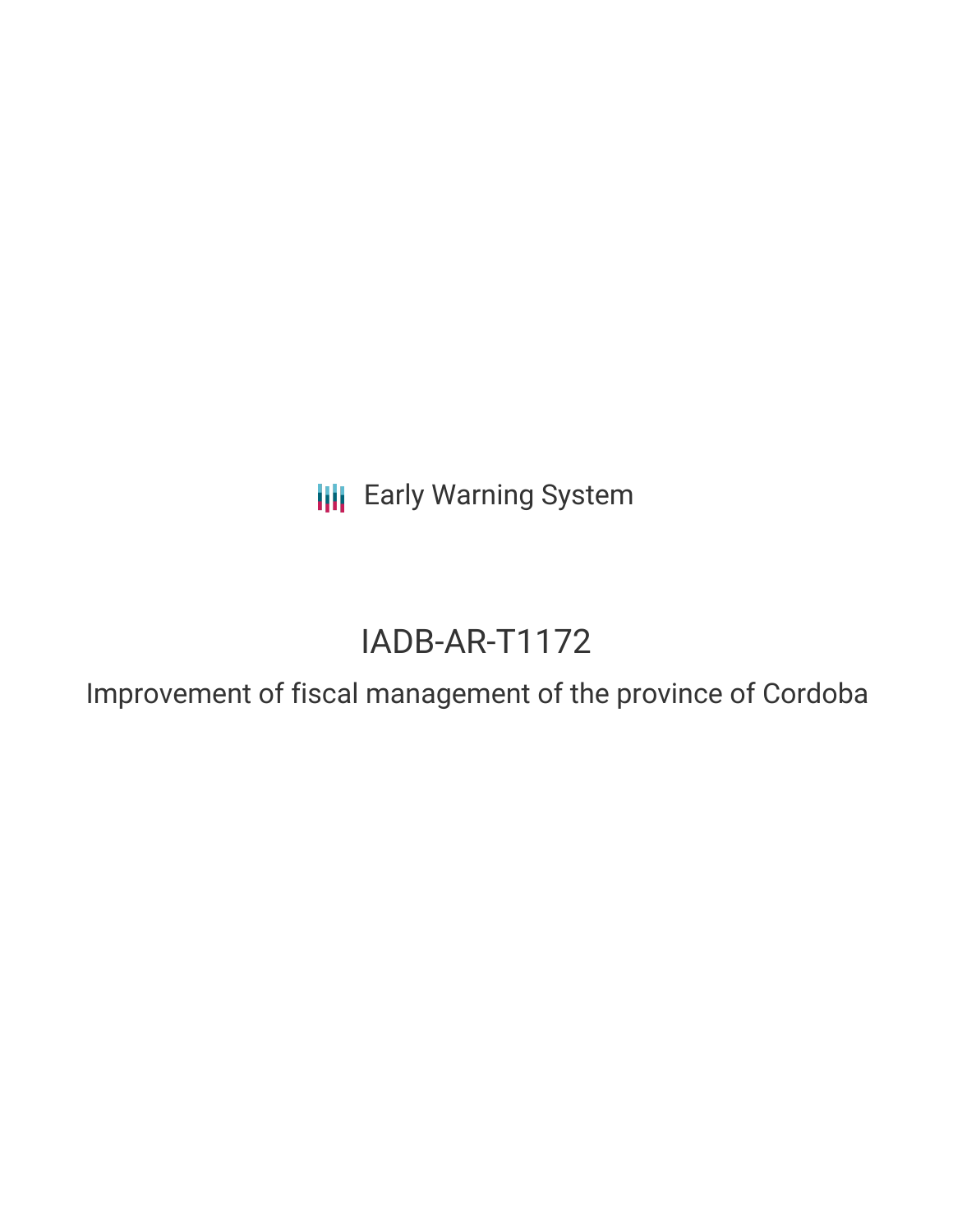

#### **Quick Facts**

| <b>Countries</b>               | Argentina                                 |
|--------------------------------|-------------------------------------------|
| <b>Specific Location</b>       | Cordoba                                   |
| <b>Financial Institutions</b>  | Inter-American Development Bank (IADB)    |
| <b>Status</b>                  | Active                                    |
| <b>Bank Risk Rating</b>        | С                                         |
| <b>Voting Date</b>             | 2017-06-13                                |
| <b>Sectors</b>                 | Law and Government, Technical Cooperation |
| <b>Investment Type(s)</b>      | Grant                                     |
| <b>Investment Amount (USD)</b> | \$0.20 million                            |
| <b>Project Cost (USD)</b>      | $$0.20$ million                           |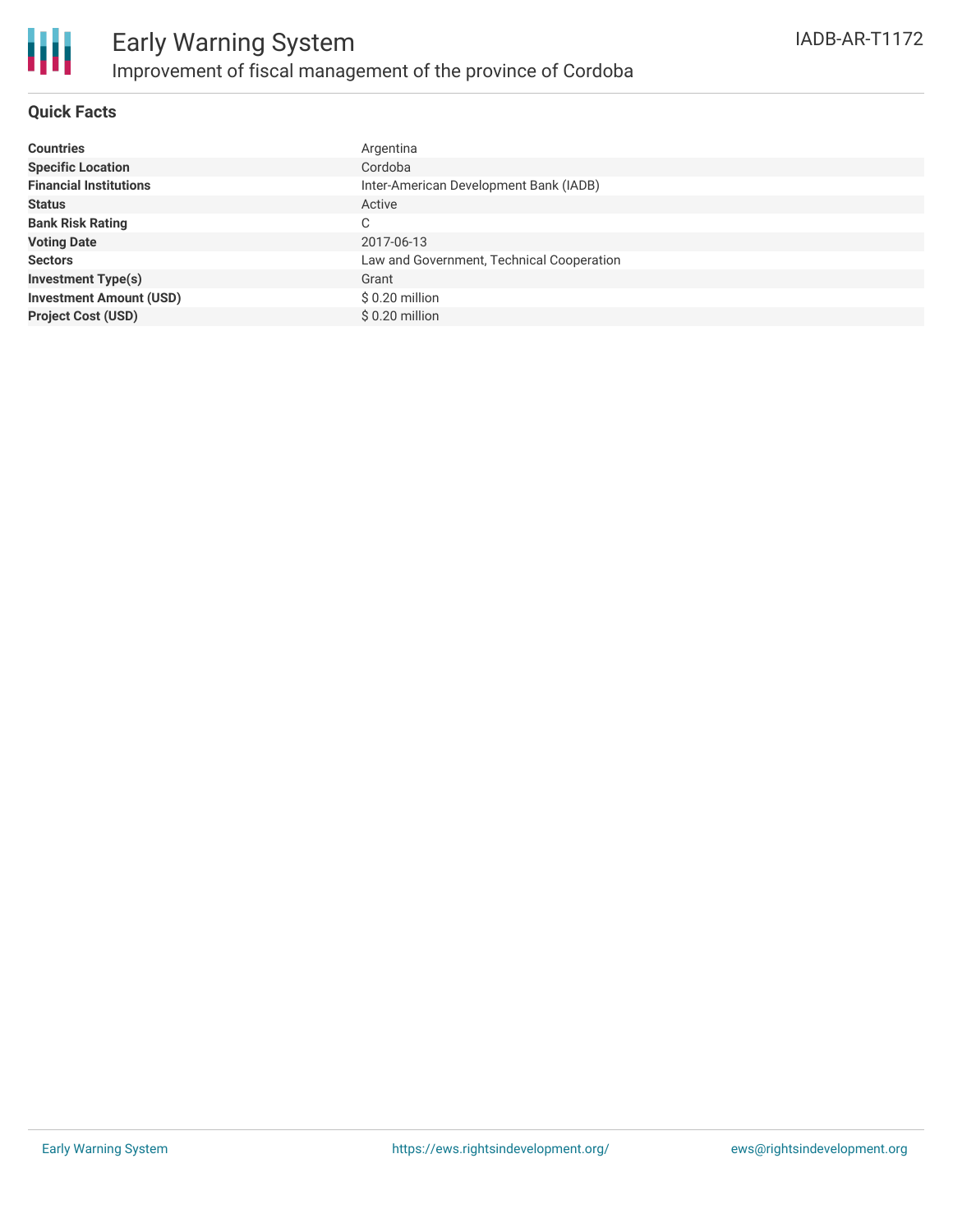

### **Project Description**

Support the improvement of the fiscal management of the province of Cordoba through the increase in the generation of own income and greater efficiency and transparency in public expenditure and the management of public services.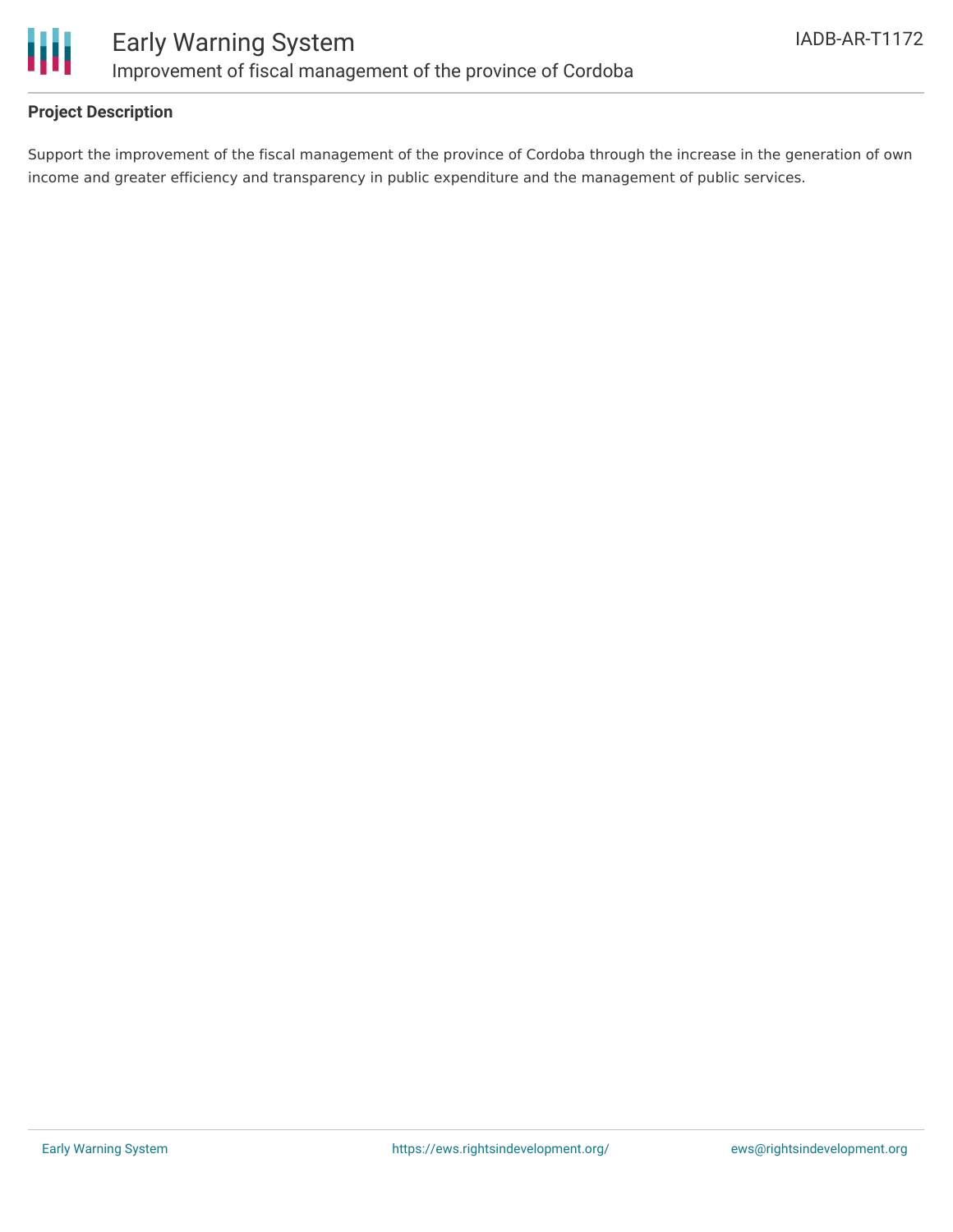

## Early Warning System Improvement of fiscal management of the province of Cordoba

### **Investment Description**

• Inter-American Development Bank (IADB)